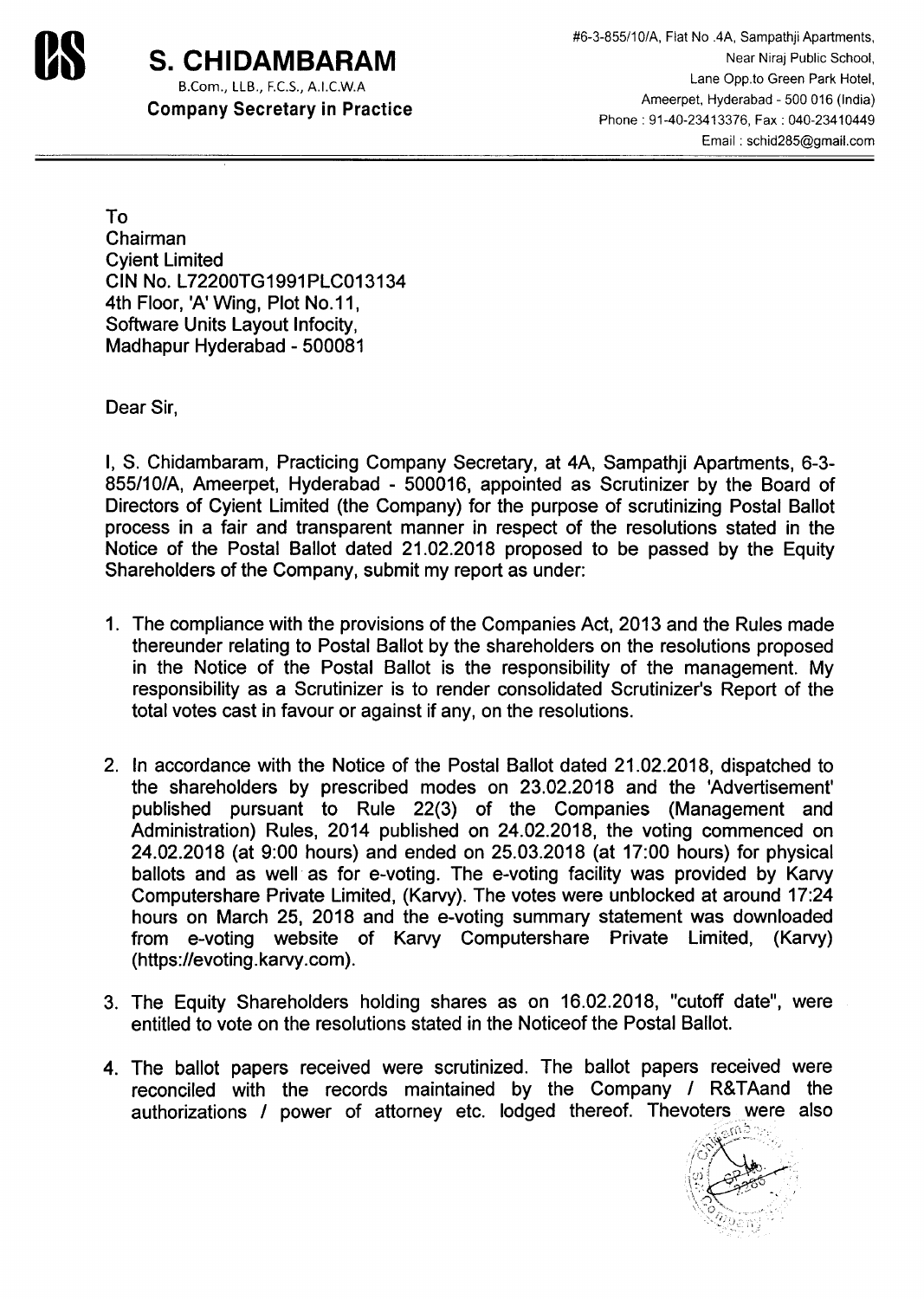scrutinized for the purpose of eliminating duplicate voting and 12 ballots were rejected on duplicate voting i.e. on e-votingas well as by physical ballot. Invalid ballots were marked and segregated and the summary results were prepared. For processing Postal Ballots, necessary technical support was provided by Karvy Computershare Private Limited (Karvy), the Registrar & Share Transfer Agents of the Company.

- 5. My report on the results of the voting is based on the data downloaded from the Karvy Computershare Private Limited, (Karvy) and the votes cast through physical ballot forms received respectively in respect ofthe resolutions contained in the Notice of the Postal Ballot.
- 6. The result of the voting is as under:

## (A) RESOLUTION No. 1- ADOPTION OF NEW SET OF ARTICLES OF ASSOCIATION.

(i) Voted in favour of the resolution:

| <b>Particulars</b>   | Number of members   Number of votes   % of total number<br>present and voting | cast by them | of valid votes cast |
|----------------------|-------------------------------------------------------------------------------|--------------|---------------------|
| Remote E-Voting 237  |                                                                               | 731,38,848   |                     |
| <b>Postal Ballot</b> | 49                                                                            | 81.71.977    |                     |
| <b>TOTAL</b>         | 286                                                                           | 81310,825    | 94.50               |

(ii) Voted against the resolution:

| <b>Particulars</b>   | Number of members   Number of votes   % of total number |              |                     |
|----------------------|---------------------------------------------------------|--------------|---------------------|
|                      | present and voting                                      | cast by them | of valid votes cast |
| Remote E-Voting $ 6$ |                                                         | 47,28,369    |                     |
| <b>Postal Ballot</b> |                                                         |              |                     |
| TOTAL                |                                                         | 4728369      | 5.50                |

(iii) Invalid votes:

| Particulars            | Number of members Number of votes<br>present and voting | cast by them |
|------------------------|---------------------------------------------------------|--------------|
| <b>Remote E-Voting</b> |                                                         |              |
| <b>Postal Ballot</b>   |                                                         |              |
| <b>TOTAL</b>           |                                                         |              |